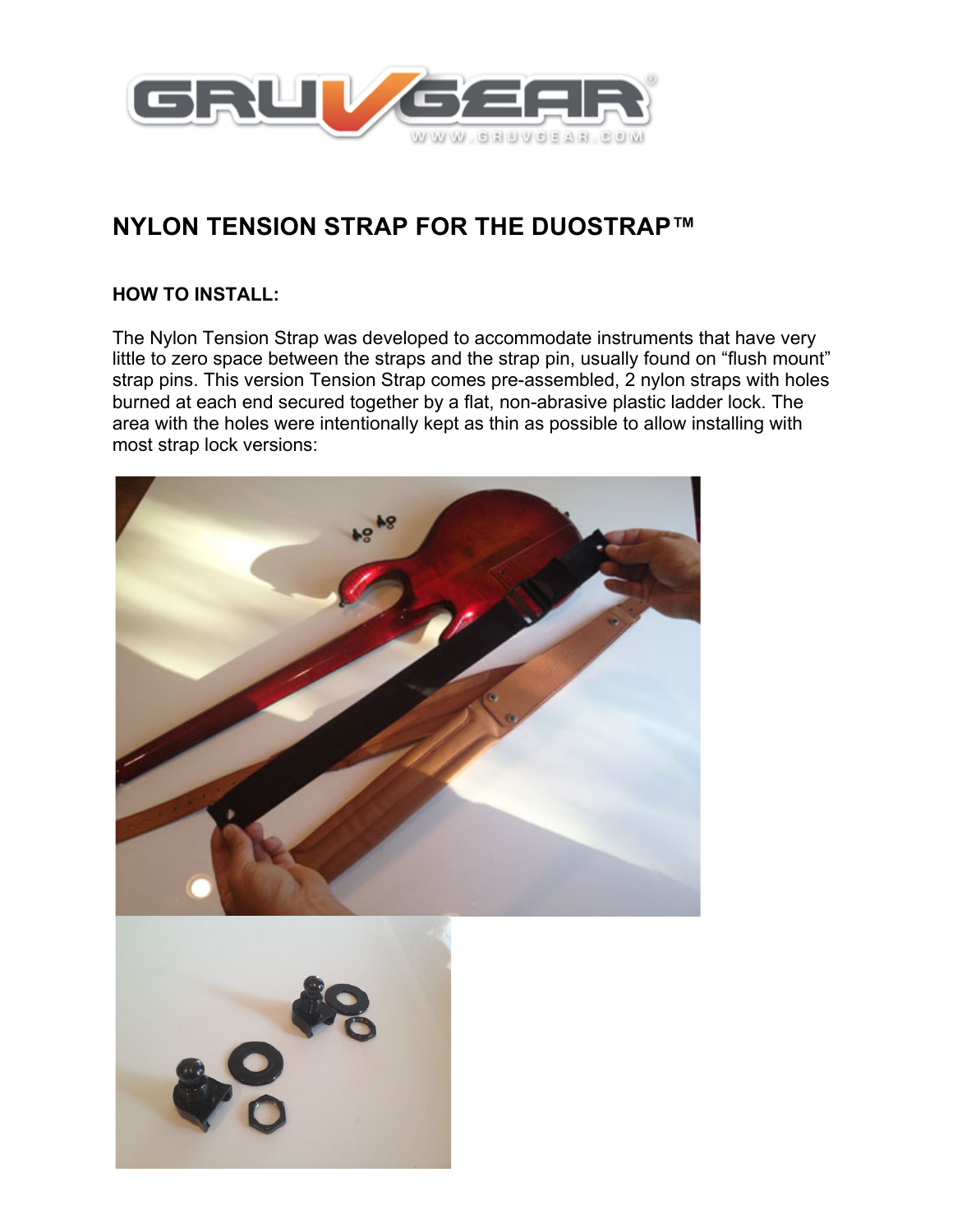## **Installation instructions:**

1) Insert the strap lock hardware through the hole of the longer Tension Strap piece, coming from the bottom where the end is folded and stitched:



2) Take the end of the main DuoStrap piece and continue to insert the hardware through the strap hole:

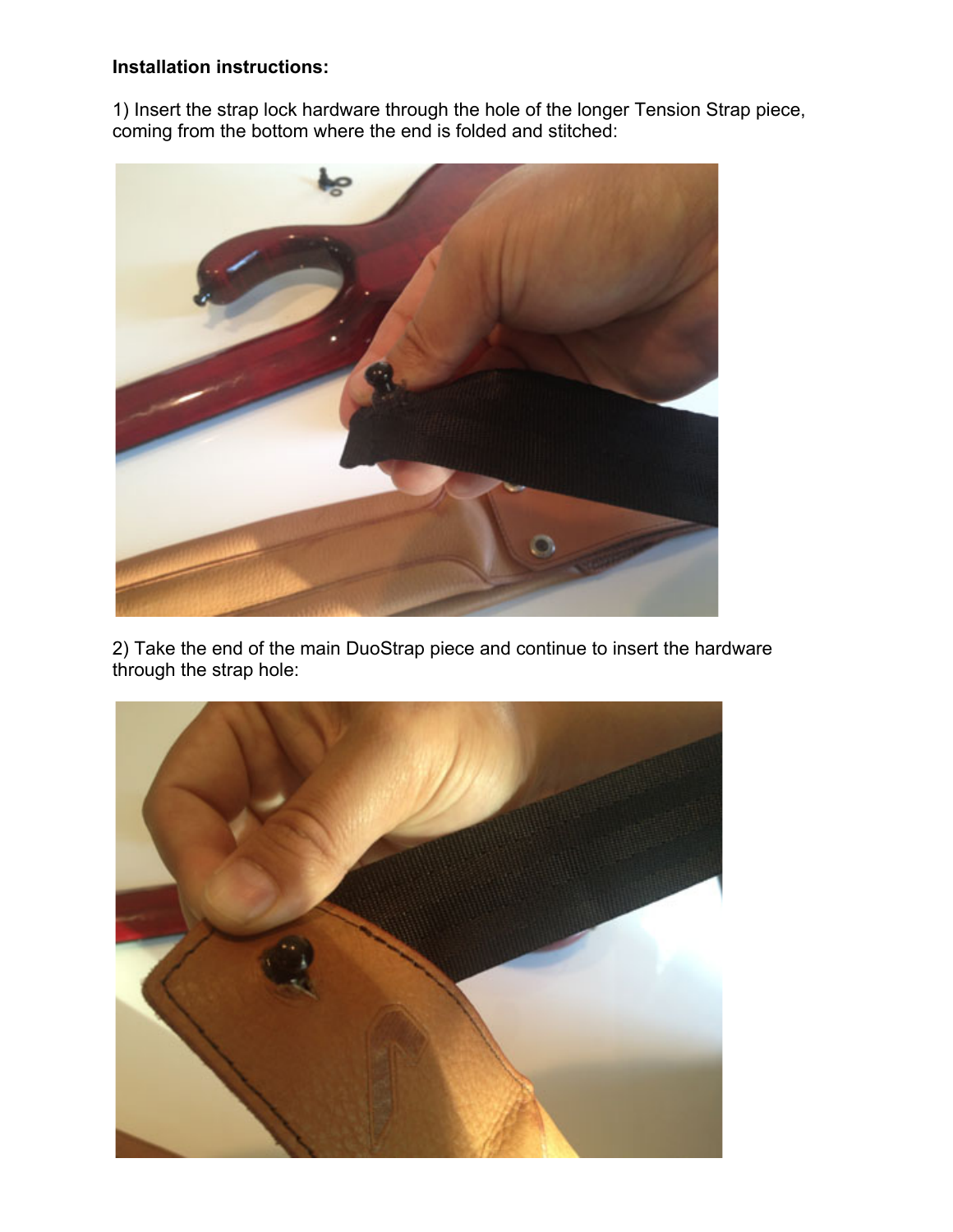3) Secure the screw or retaining pin of your strap lock hardware and tighten. Depending on your strap lock type, you may need to not use the washer to allow everything to fit:

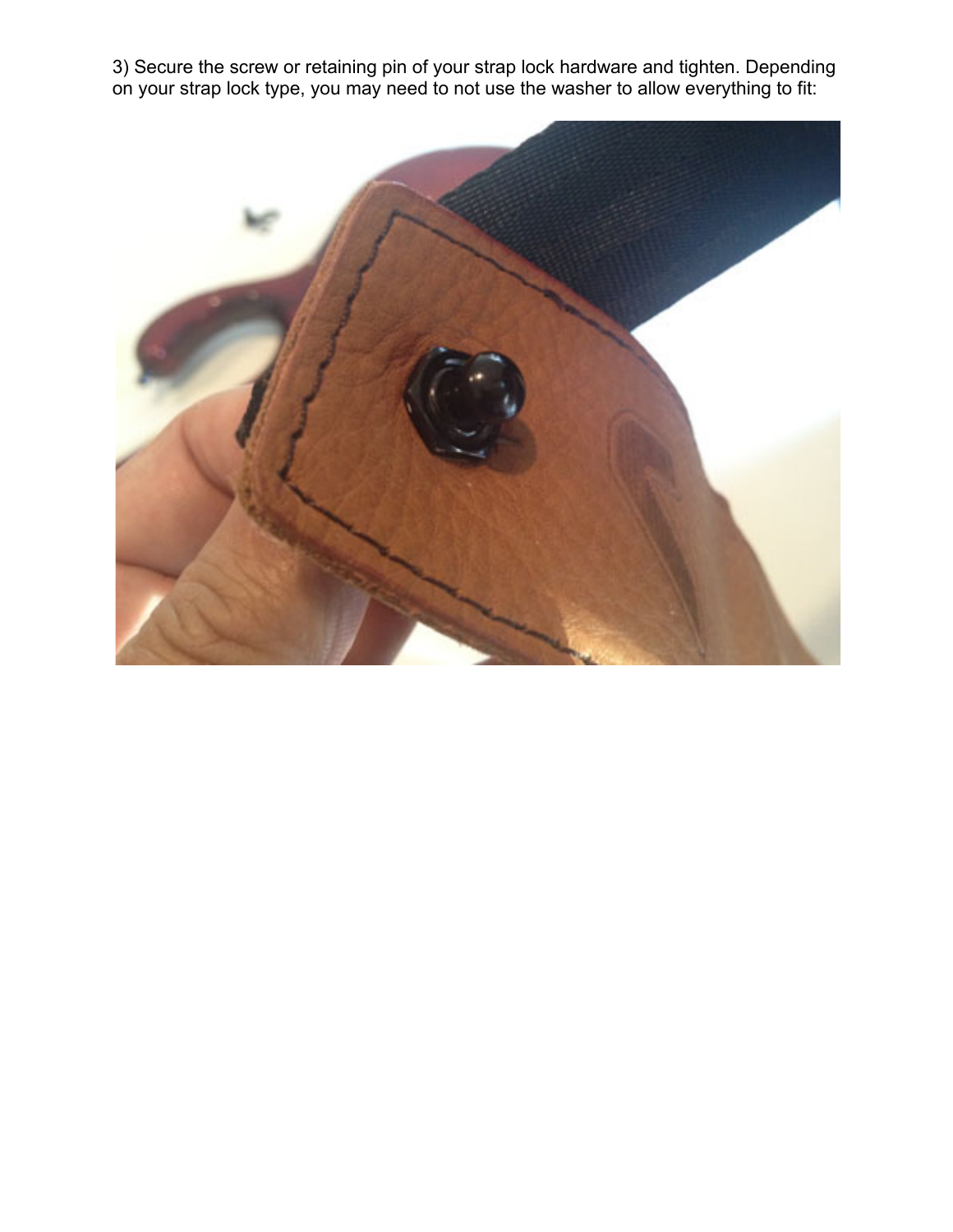4) Install the hardware on the other end the same way. Once the proper angles are set for both ends, tighten the screw securely if applicable:

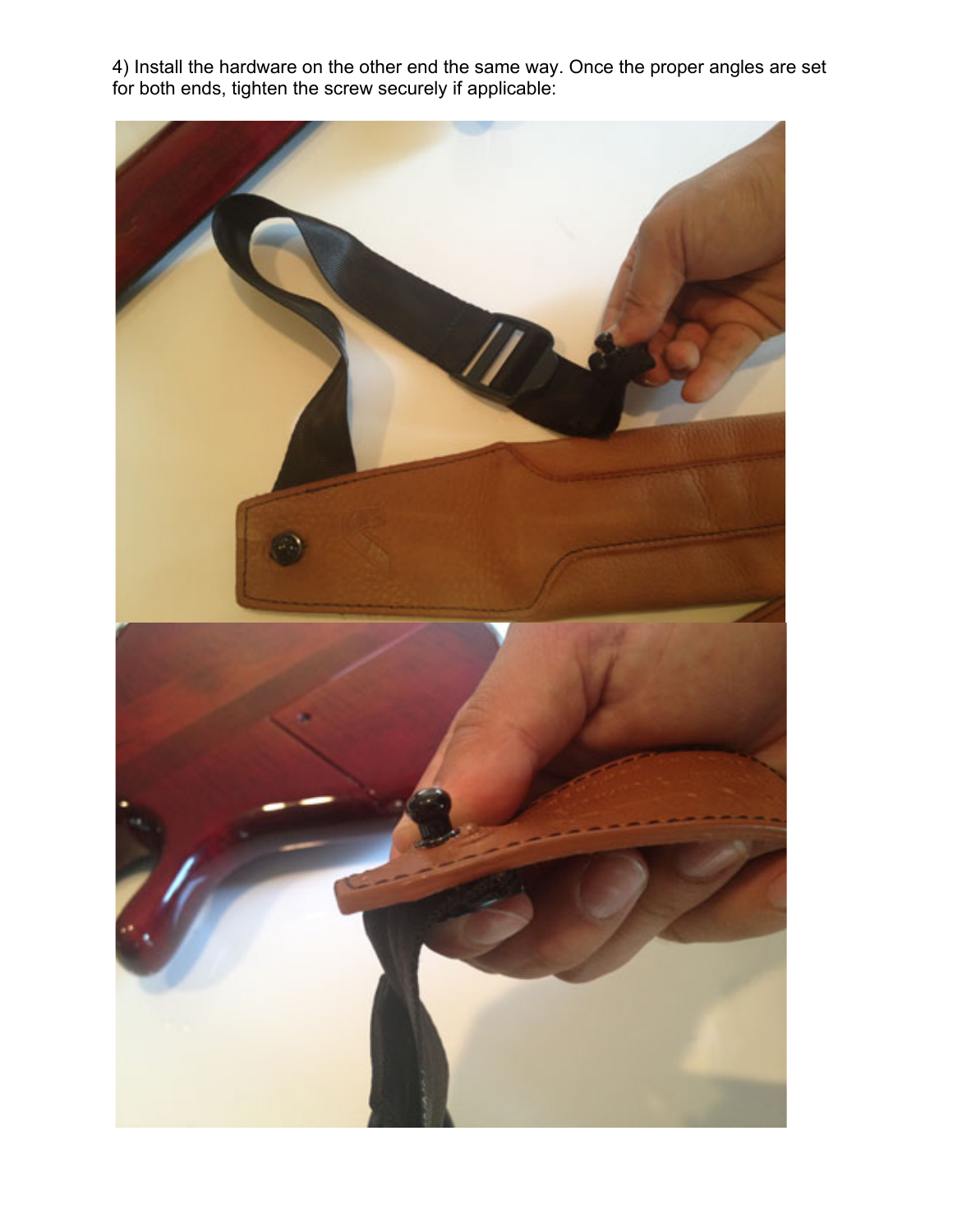5) Next, attach both strap locks to each pin. The Tension Strap should still be loose at this point, do not tighten yet:



6) Once the strap locks are in place, pull the end of the shorter nylon piece to tighten. You will want to pull enough to get a good tension along the nylon webbing:

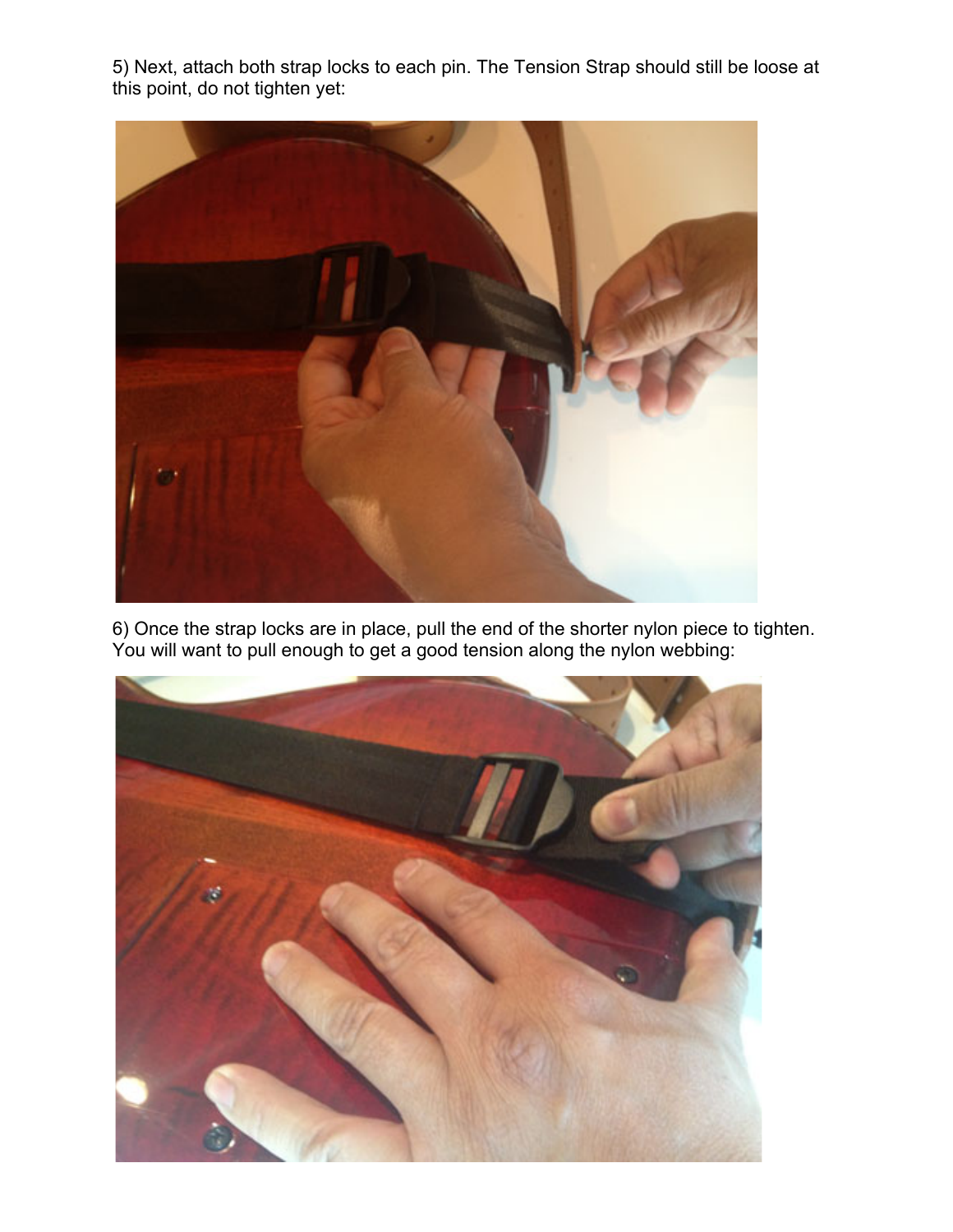7) Insert the right shoulder strap through the Tension Strap as shown, then loop up and secure through the loop and pin: